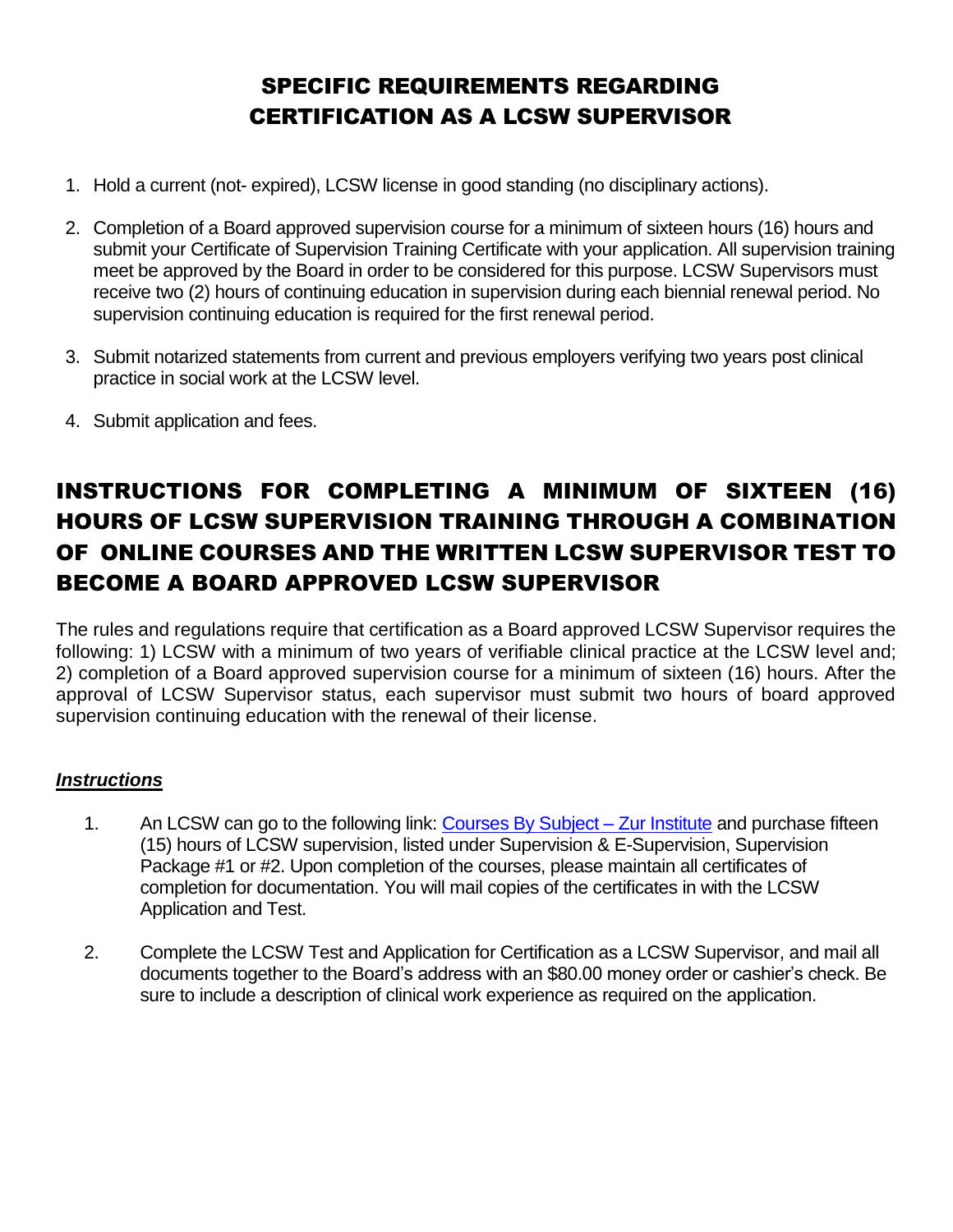## RULES REGARDING SUPERVISION

- 1. Supervision must be provided by an LCSW holding Board certification.
- 2. Supervisor must maintain his/her license as a LCSW in accordance with licensure laws of the State of Mississippi.
- 3. It shall be considered unethical for an LCSW without clinical expertise to supervise a LMSW candidate seeking to become a clinician.
- 4. No plan of supervision will be approved if the contracted supervisor is supervising more than seven (7) master social workers that are in pursuit of the LCSW.
- 5. Individual supervision shall mean a maximum of two (2) supervisees meeting with one supervisor and group supervision shall mean a maximum of seven (7) supervisees with one supervisor.
- 6. The Supervision period must be for a minimum of twenty-four (24) months and may not exceed thirtysix (36) months. Each six (6) month evaluation period begins the date of the approval letter the Social Work Discipline Specific Committee (SWDSC) mails to the licensee. You will also receive a copy of that letter.
- 7. Upon completion of their supervision, you as a "Supervisor" having been under contract with the licensee cannot complete a "professional reference" on the same licensee. That would be considered as overkill. Too much information from the one individual.
- 8. For supervisors and supervisees who are not employed within the same agency, there must be a written plan approved by the Board to address how the LCSW Supervisor will insure that the face to face supervision is observed or carried out. **Such face to face supervision must include on-site visits to the supervisee's practice location at least once per six (6) month supervision period and recorded on the evaluation form.**
- 9. Supervision may include alternate means of supervision by audio or audiovisual electronic device provided there is direct, interactive, live exchange between the supervisor and supervisee or provided that communication is verbally or visually interactive between the supervisor and the supervisee. No more than one-fourth (1/4) of the required hours may be by alternate means to direct face-to-face contact for a total of twenty-five (25) hours.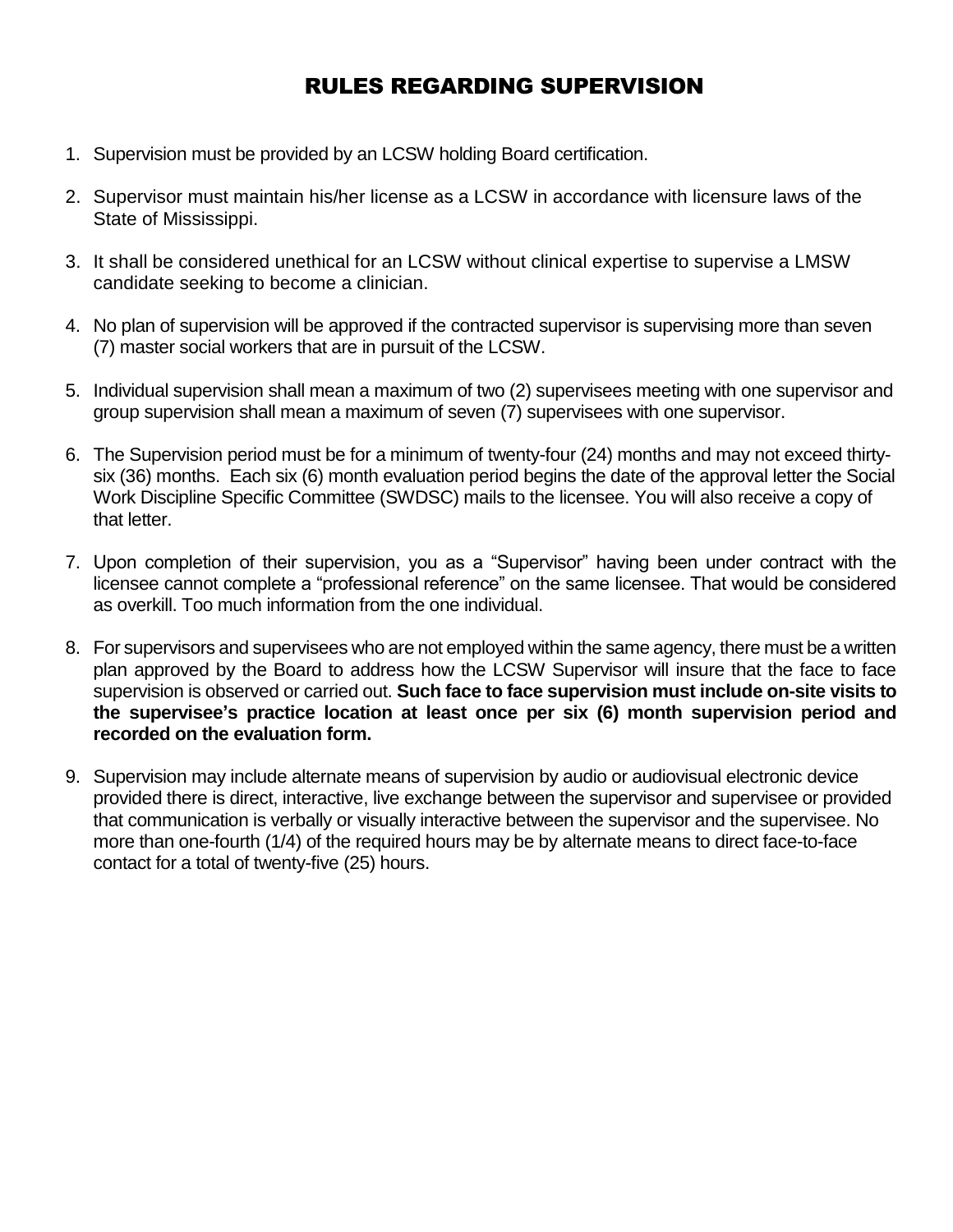#### **Mississippi State Board of Examiners for Social Workers and Marriage and Family Therapists P.O. Box 4508, Jackson, MS 39296-4508 (601) 987-6806/ Fax: 601-987-6808**

## **Application for Certification as a LCSW Supervisor**

### **Please Type or Print**

|                                                    | Date of Birth ________________                               |  |
|----------------------------------------------------|--------------------------------------------------------------|--|
| License expiration date: _________________________ | $\mathsf{Tel.}\left( \begin{array}{ccc} \end{array} \right)$ |  |
|                                                    |                                                              |  |
|                                                    |                                                              |  |
|                                                    |                                                              |  |
|                                                    |                                                              |  |

## **II. Board Approved LCSW Supervisor Training**

Completion of a Board approved supervision course for a minimum of sixteen hours (16) hours is required. All supervision training must be approved by the Board in order to be considered for this purpose. Supervision trainers must be an approved LCSW supervisor.

**Declaration of Applicant:** I the undersigned do hereby apply for certification as a qualified supervisor for applicants seeking the supervisory process leading to licensure as a Licensed Certified Social Worker. I declare that I am willing to abide by the rules and regulations of a supervisor as defined in the book of Rules and Regulations Regarding the Licensure of Social Workers and Marriage and Family Therapists and within the boundaries of the laws of the State of Mississippi of the United States.

*Signed*\_\_\_\_\_\_\_\_\_\_\_\_\_\_\_\_\_\_\_\_\_\_\_\_\_\_\_\_\_\_\_\_\_\_\_\_\_\_\_\_\_\_\_\_ *Date* \_\_\_\_\_\_\_\_\_\_\_\_\_\_\_\_\_\_\_\_

*Instructions:* Complete the LCSW Test and Application for Certification as a LCSW Supervisor, and mail everything in together to the Board's address listed above with an \$80.00 money order or cashier's check.

| FOR BOARD USE ONLY |                            |       |  |  |
|--------------------|----------------------------|-------|--|--|
| APPROVE            | NOT APPROVED               | DATE: |  |  |
|                    |                            |       |  |  |
|                    | ASSIGNED SUPERVISOR ID No. |       |  |  |
|                    |                            |       |  |  |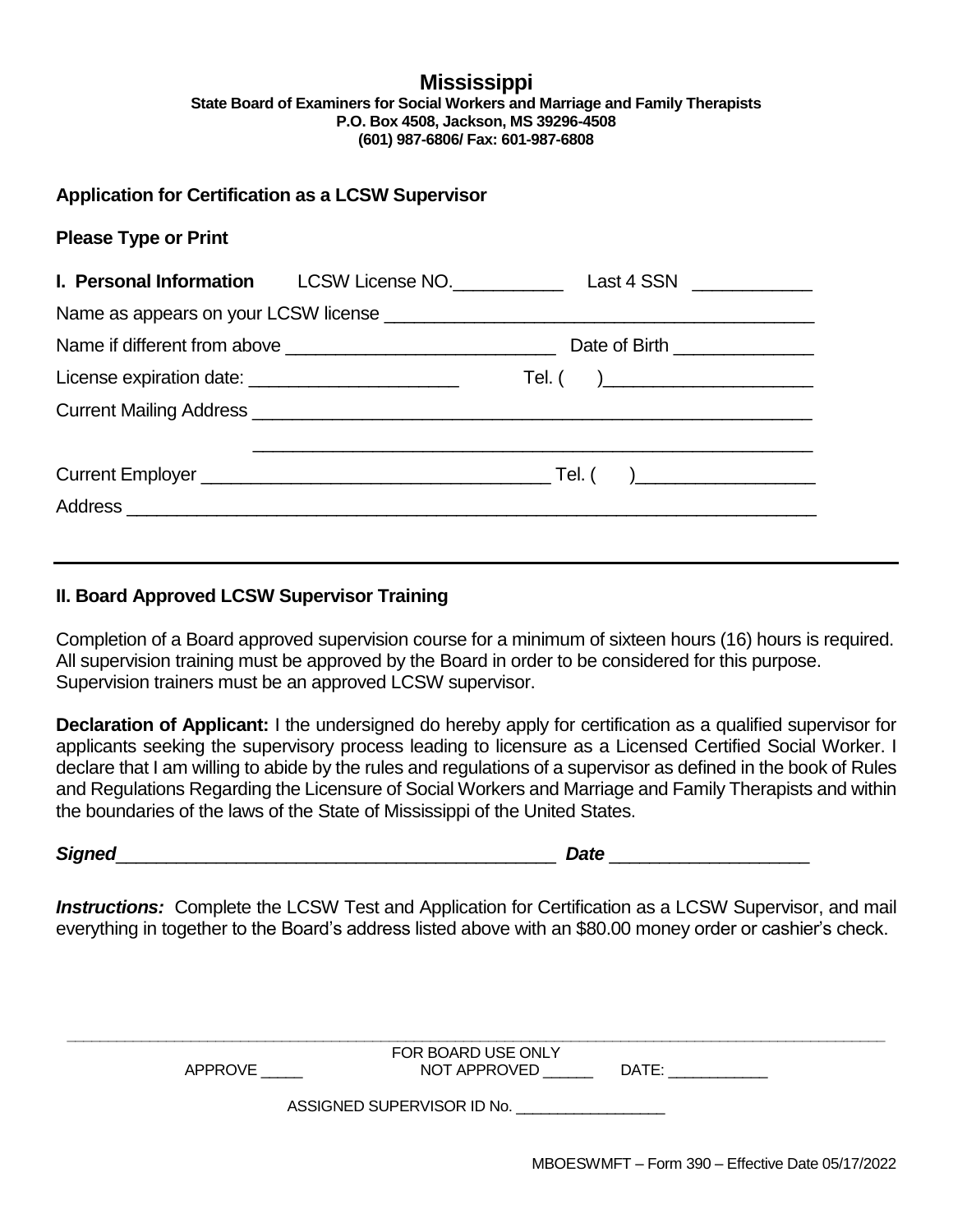#### **Mississippi State Board of Examiners for Social Workers and Marriage and Family Therapists P.O. Box 4508, Jackson, MS 39296-4508 (601) 987-6806/ Fax: 601-987-6808**

### **Verification of Post Clinical Practice in Social Work**

(If applicant has had more than one employer, please submit a completed form for each employer.)

To be completed by applicant seeking LCSW Supervisor status:

| Address and the contract of the contract of the contract of the contract of the contract of the contract of the contract of the contract of the contract of the contract of the contract of the contract of the contract of th |                                 |       |     |                      |
|--------------------------------------------------------------------------------------------------------------------------------------------------------------------------------------------------------------------------------|---------------------------------|-------|-----|----------------------|
| <b>Street</b>                                                                                                                                                                                                                  | City                            | State | Zip | Phone                |
|                                                                                                                                                                                                                                |                                 |       |     |                      |
|                                                                                                                                                                                                                                |                                 |       |     |                      |
| Street                                                                                                                                                                                                                         |                                 |       |     | City State Zip Phone |
|                                                                                                                                                                                                                                |                                 |       |     |                      |
|                                                                                                                                                                                                                                |                                 |       |     |                      |
| Please include a description of clinical work experience such as a job description or resume<br>illustrating clinical aspects of employment.                                                                                   |                                 |       |     |                      |
| TO BE COMPLETED BY EMPLOYER                                                                                                                                                                                                    |                                 |       |     |                      |
| I the undersigned do affirm that the applicant<br>listed above has practiced as a clinical level<br>social worker at this setting during the time<br>frame described above.                                                    |                                 |       |     | (Seal)               |
| Print or type Employer's Name                                                                                                                                                                                                  | Subscribed and sworn to me this |       |     |                      |
| Employer's Signature                                                                                                                                                                                                           |                                 |       |     |                      |
| Date                                                                                                                                                                                                                           |                                 |       |     |                      |

\_\_\_\_\_\_\_\_\_\_\_\_\_\_\_\_\_\_\_\_\_\_\_\_\_\_\_\_\_\_\_\_\_\_\_\_\_ (Notary Public)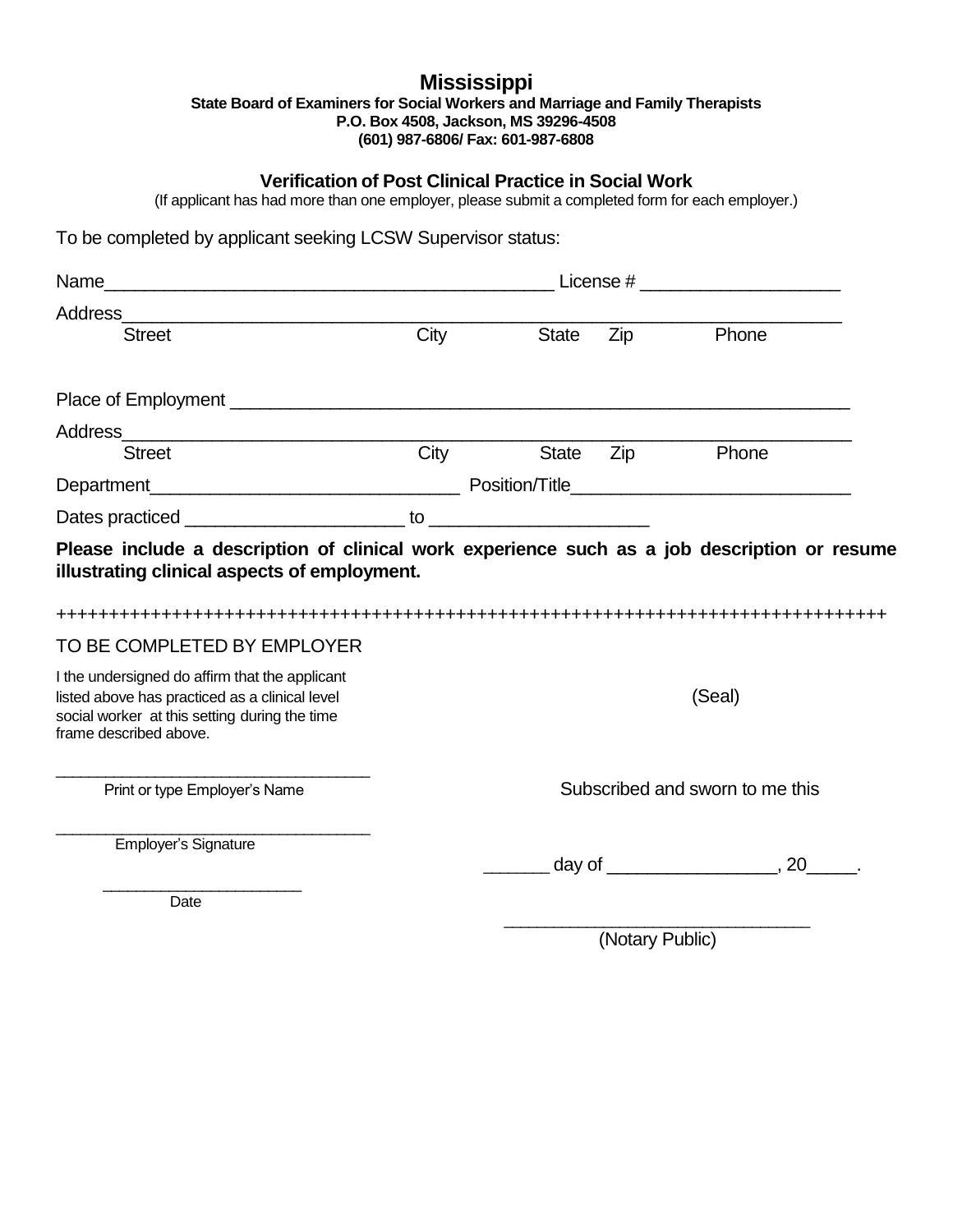#### **Mississippi Board of Examiners for Social Workers and Marriage and Family Therapists P.O. Box 4508, Jackson, MS 39296-4508 (601) 987-6806/ Fax: 601-987-6808**

## LCSW Supervisor Test

**INSTRUCTIONS:** Complete the LCSW Test and Application for Certification as a LCSW Supervisor, and mail everything in together to the Board's address listed above. Do not forget to include the Application and Application Fee.

Include your name, address, telephone number & email address. The test will be scored & results will be mailed or emailed to you. Keep your documentation to include with your continuing education report during license renewal years.

| Name:            | License Number: |
|------------------|-----------------|
| Mailing Address: |                 |
| Email address:   | Phone#          |

#### **Please read the guidelines and rules/regulations pertinent to performing the duties of a Licensed Certified Social Work Supervisor. Then answer the following questions by selecting the best answer.**

- 1. The supervision process may begin:
	- a. At any time decided upon by the supervisee & supervisor
	- b. Only after approval by the Social Work Discipline Specific Committee (SCDSC) of the Board of Examiners
	- c. Once a supervision plan is developed and mailed to the BOE
	- d. All of the above
- 2. It is the supervisee's responsibility to:
	- a. Secure an approved LCSW supervisor
	- b. Complete an application to enter into supervision
	- c. Submit a processing fee (\$80.00)
	- d. All of the above
- 3. A Licensed Master Social Worker who desires to enter into a supervisory relationship can do so with:
	- a. Any LCSW
	- b. A BOE approved LCSW supervisor
	- c. An LCSW who plans to take the supervision training
- 4. Once the supervision plan is submitted to the BOE, it is automatically approved by the SWDSC and the LMSW and LCSW may begin the supervision process.
	- a. True
	- b. False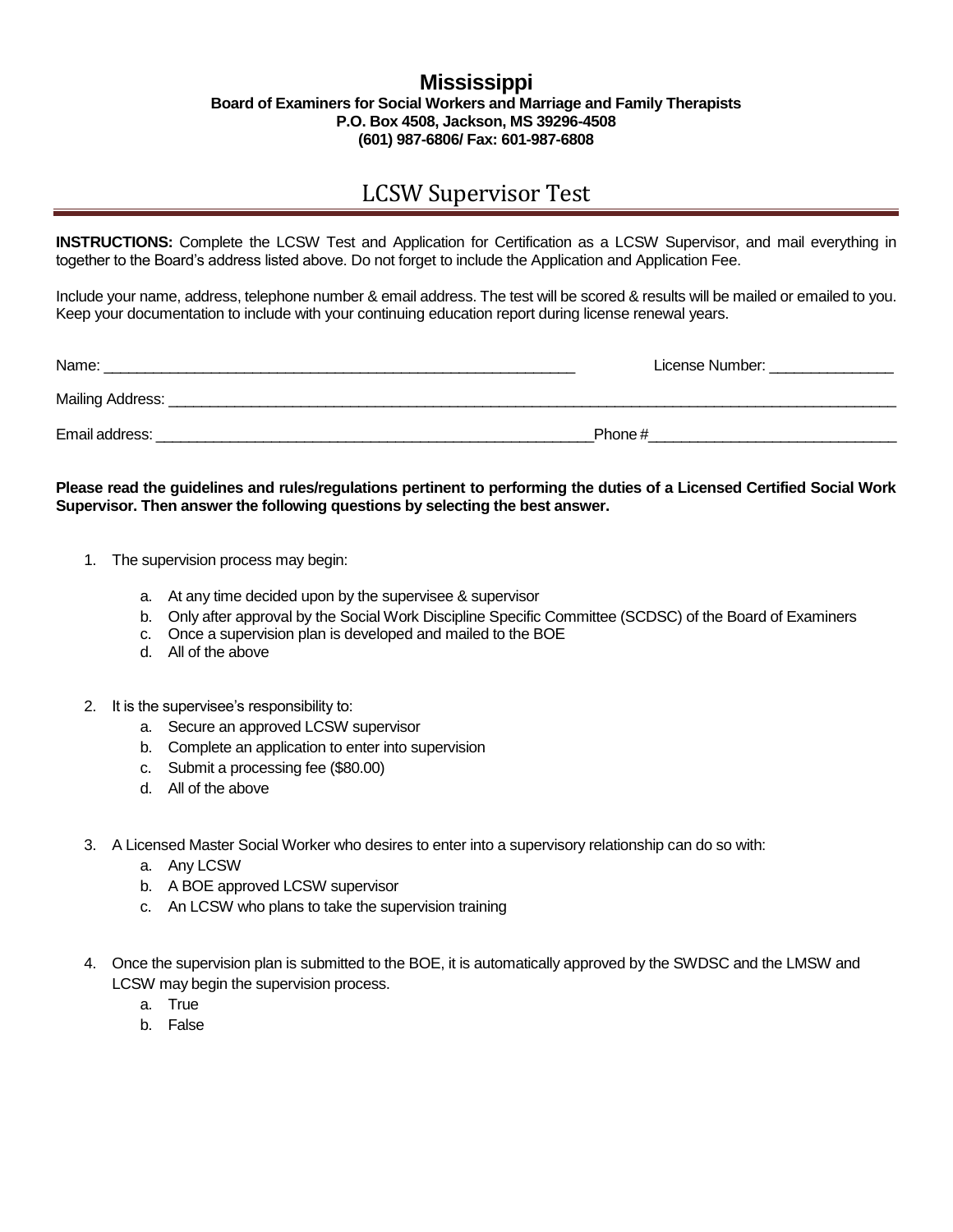- 5. At the end of the supervisory process, supervision sessions should total \_\_\_ hours of meeting time.
	- a. 36
	- b. 24
	- c. 100
	- d. 1,000
- 6. At the end of the supervisory process, face to face client contact hours should total\_\_\_\_ hours.
	- a. 500
	- b. 1,000
	- c. 2,000
	- d. 3,000
- 7. Applicants for the LCSW exam are allowed to take the ASWB exam:
	- a. Only once
	- b. Every ninety days
	- c. Every 2 months
	- d. Anytime
- 8. The LCSW supervisor must have:
	- a. A valid license
	- b. 2 years of verifiable clinical practice at the LCSW level
	- c. Both of the above
- 9. LCSW supervisors may supervise no more than supervisee(s) at any given time.
	- a. 7
	- b. 10
	- c. 5
	- d. 1
- 10. Supervision must occur in which of the following?
	- a. must be employed in a social work setting (institution, agency, center that delivers social services, or a similar entity)
	- b. can be employed anywhere (social work or non-social work setting)
	- c. can be unemployed
- 11. In order to change supervisors, the LMSW should:
	- a. Ensure that the current supervisor completes an evaluation and a termination form
	- b. Ensure that the documents are sent within 30 days of termination to the BOE
	- c. Submit a new application & supervisory contract (with revisions) to the BOE
	- d. All of the above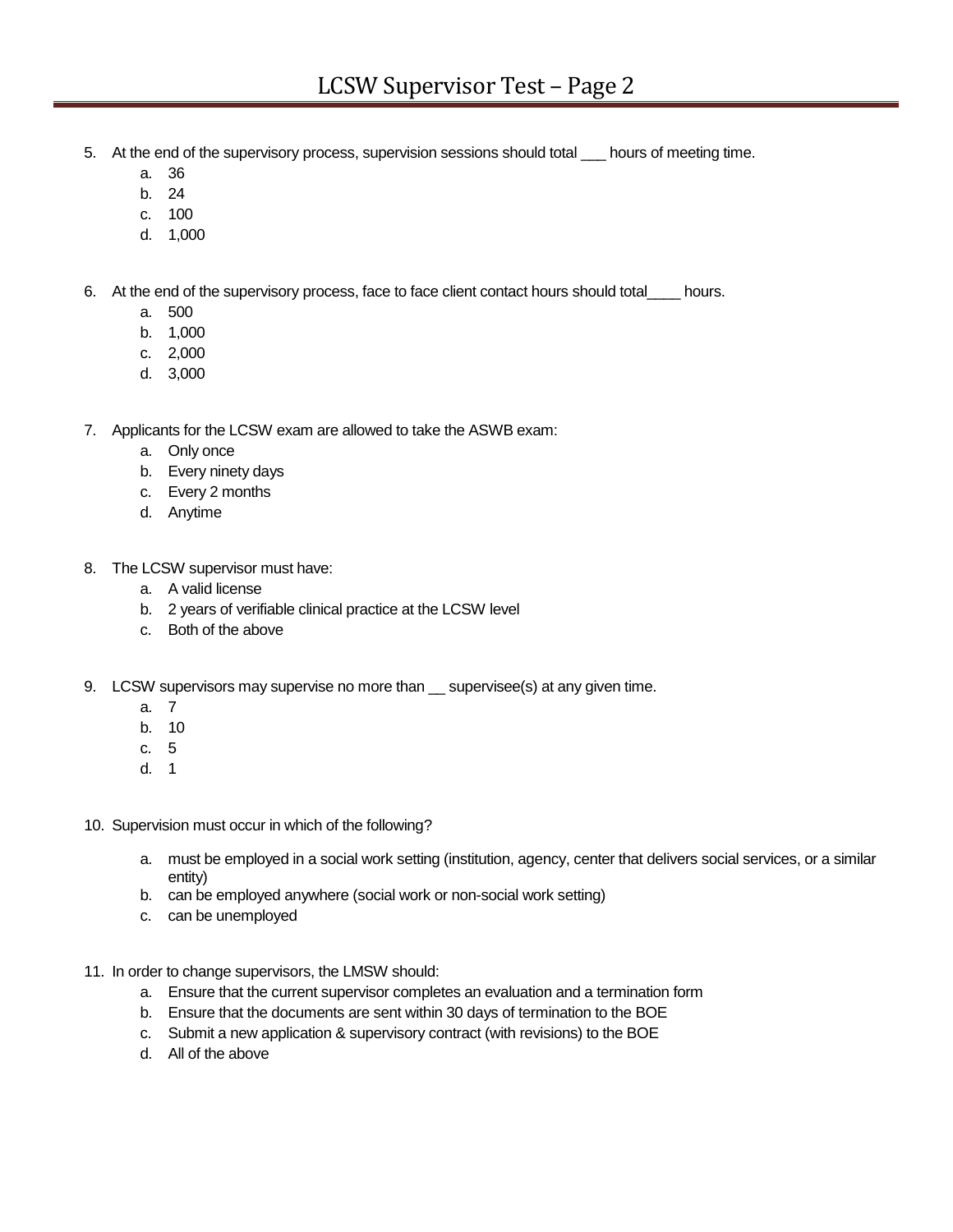- 12. Obligations of the supervisee during supervision include:
	- a. Seek critical professional feedback & evaluation from the supervisor
	- b. Maintain documentation of the supervision sessions
	- c. Prepare for sessions
	- d. Seek knowledge regarding resources & collegial contacts
	- e. All of the above
- 13. Obligations of the supervisor include:
	- a. Maintain documentation of the sessions
	- b. Provide evaluation of the supervisee at required time periods
	- c. Identify supervisee's ability to practice without harm to the public
	- d. All of the above
- 14. Supervisors should avoid dual relationships in supervision including:
	- a. Their children or parents
	- b. Spouses or former spouses
	- c. Siblings
	- d. Anyone sharing the same household
	- e. All of the above
- 15. The BOE has a recommended fee schedule for supervision sessions:
	- a. True
	- b. False
- 16. The plan of supervision is designed to guide:
	- a. The LMSW's work environment
	- b. The topics of discussion, study & consultation during supervisory sessions
	- c. The LMSW's personal goals
- 17. The 3 main areas of the plan of supervision are orientation, professional development, practice context.
	- a. True
	- b. False
- 18. The minimum period of supervision is for 24 months, however, the supervision process exceeds the 24 month mark because the Social Work Discipline Specific Committee must review the evaluations after each six month period.
	- a. True
	- b. False
- 19. Sections of the supervision plan are optional.
	- a. True
	- b. False